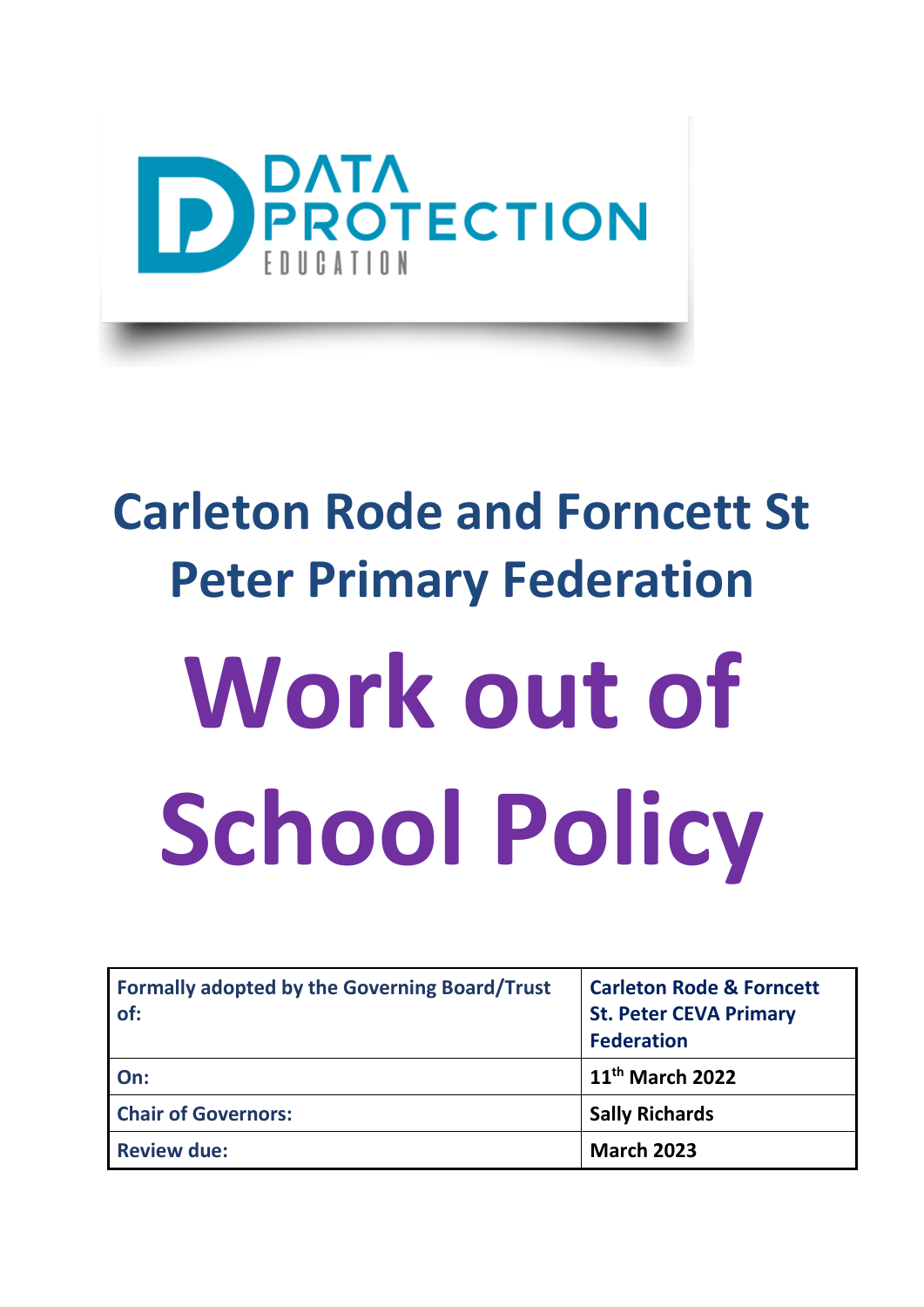

If you would like to discuss anything in this privacy notice, please contact:

Data Protection Officer: [dpo@dataprotection.education](mailto:dpo@dataprotection.education)

If you would like a copy of any documentation, please contact the school office:

**Forncett - 01508 530506**

**[office@forncett.norfolk.sch.uk](mailto:office@forncett.norfolk.sch.uk)**

**Carleton Rode – 01953 789384**

**office@carletonrode-primary.norfolk.sch.uk**

#### **Document Version**

| Version      | Author     | <b>Date</b>   | Approved by | <b>Effective from</b> |
|--------------|------------|---------------|-------------|-----------------------|
| 1.0 template | <b>DPE</b> | 01 Jan 2019   |             |                       |
| 2.0          | <b>DPE</b> | 16 March 2020 | JE          | 16 March 2020         |
|              |            |               |             |                       |
|              |            |               |             |                       |
|              |            |               |             |                       |
|              |            |               |             |                       |
|              |            |               |             |                       |
|              |            |               |             |                       |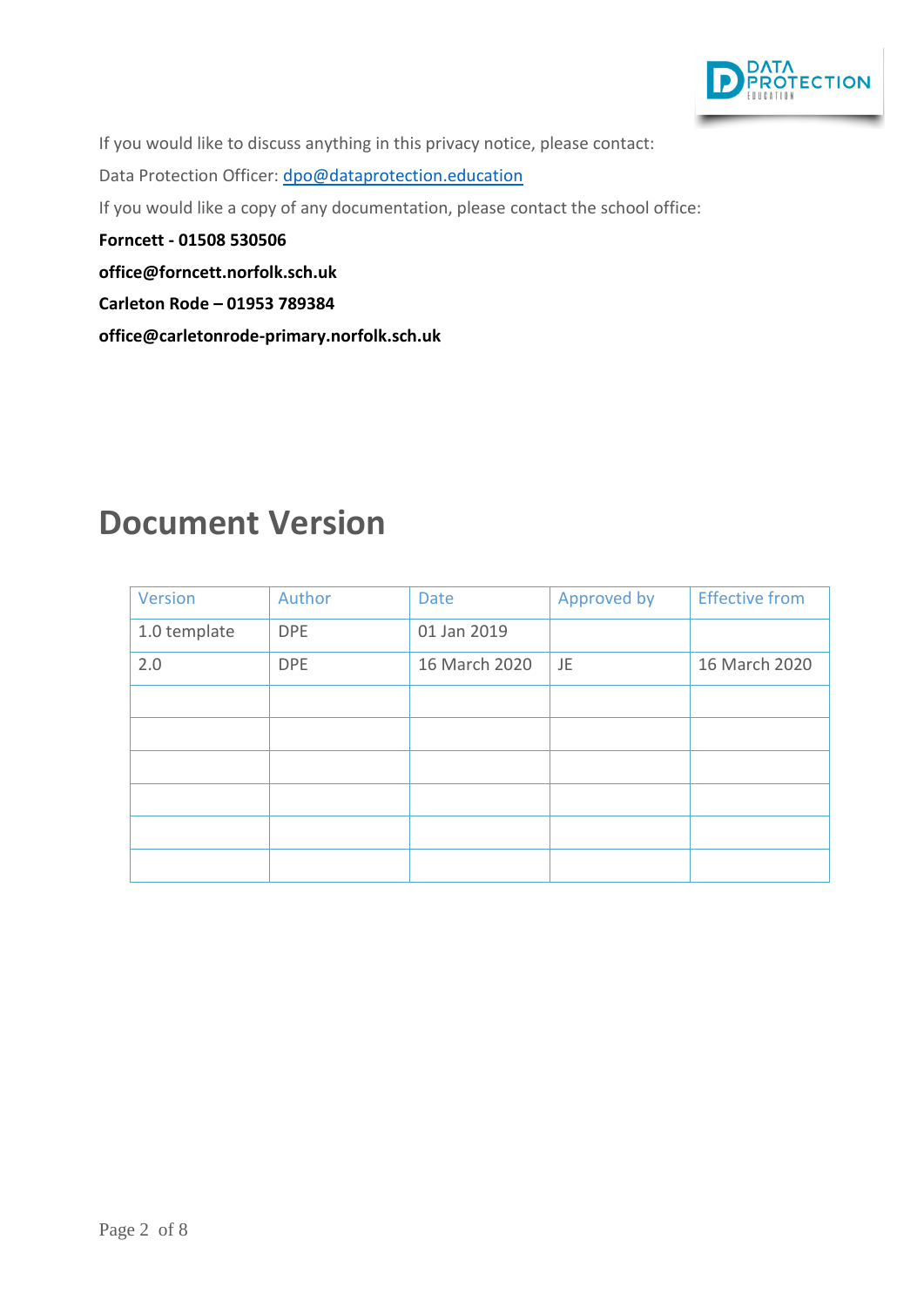

#### **Contents**

**[Introduction](#page-3-0)**

- **[Home Working Definition](#page-3-1)**
- **Criteria for Home Working**

**Transportation of data**

#### **[Home office arrangements](#page-5-0)**

Using your own IT equipment

**Insurance and related matters**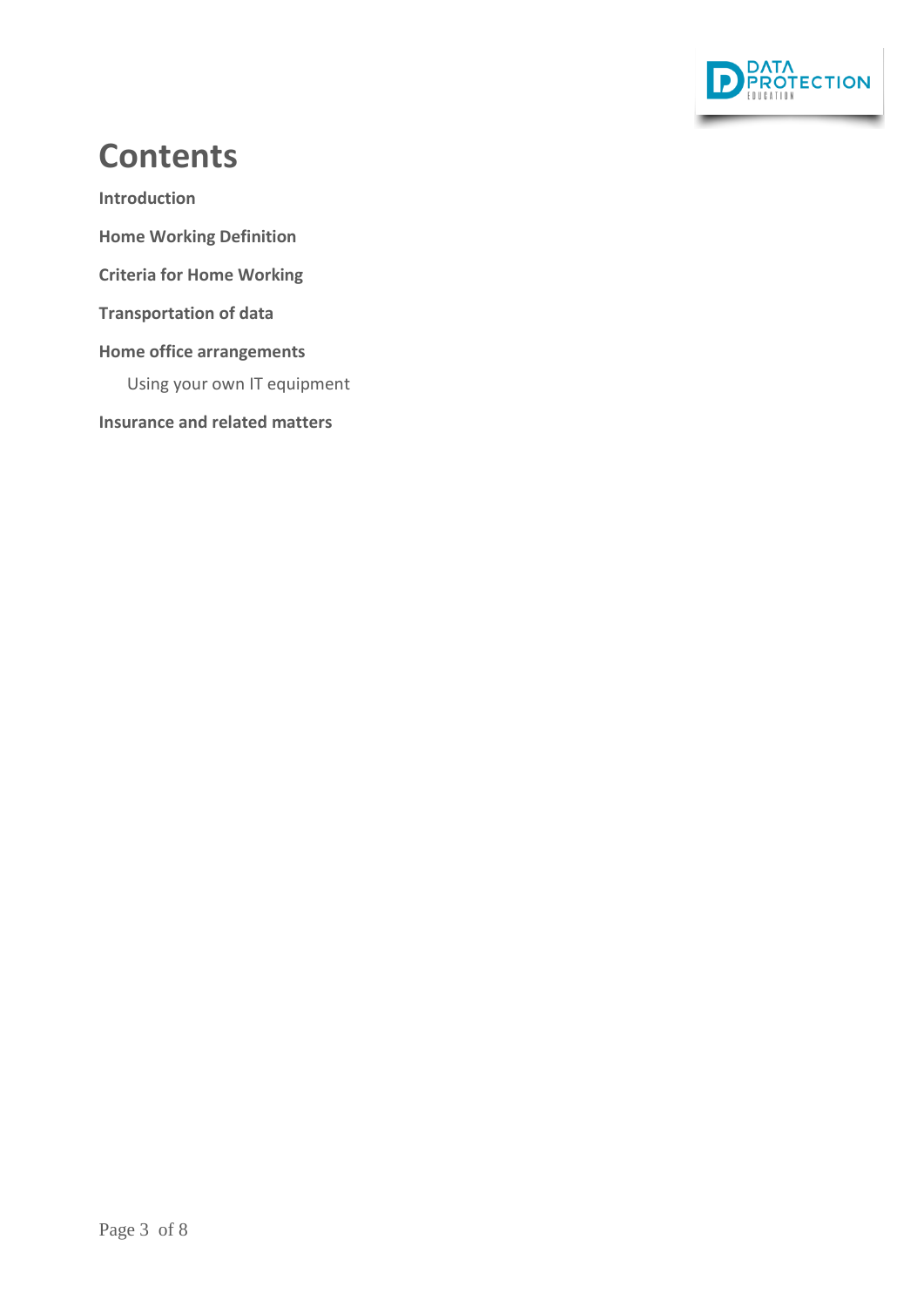

#### <span id="page-3-0"></span>**Introduction**

This policy statement can be included in your existing Data Protection Policy or Staff Code of Conduct. Alternatively, it can be adopted as a standalone policy.

The underlying principles of this policy are:

- Individuals are responsible for the data they are authorised to handle outside of the organisation and reasonable steps should be taken to secure data taking into account its value, sensitivity and confidentiality.
- The organization (and its managers) are responsible for the preparation of appropriate services to enable work out of school and to train and support staff in its execution.

## <span id="page-3-1"></span>**Work out of school definition and purpose**

In this policy statement, home working is defined as a formal arrangement where the member of staff is permitted to take work home overnight, at weekends or over the school holidays to complete projects or ad hoc work. This policy provides direction on how to safeguard electronic and physical data, including personal and non-personal data.

It also covers the circumstances where data is taken out of school for work purposes, for example, to make home visits by attendance officers, or by SLT for external meetings.

It covers all information handled on behalf of the organisation including data that is:

- accessed
- collected
- used
- shared
- stored
- disclosed
- disposed of

#### **Criteria for taking data off-site**

Where data is taken off-site each member of staff should have approval from management, undertaken work at home training and an agreement covering:

- The type and volume of data that can be moved off-site. This must be limited to only that which is required to complete the processing activity
- The purpose for which it is being taken
- The methods for transporting data off-site (physical and electronic)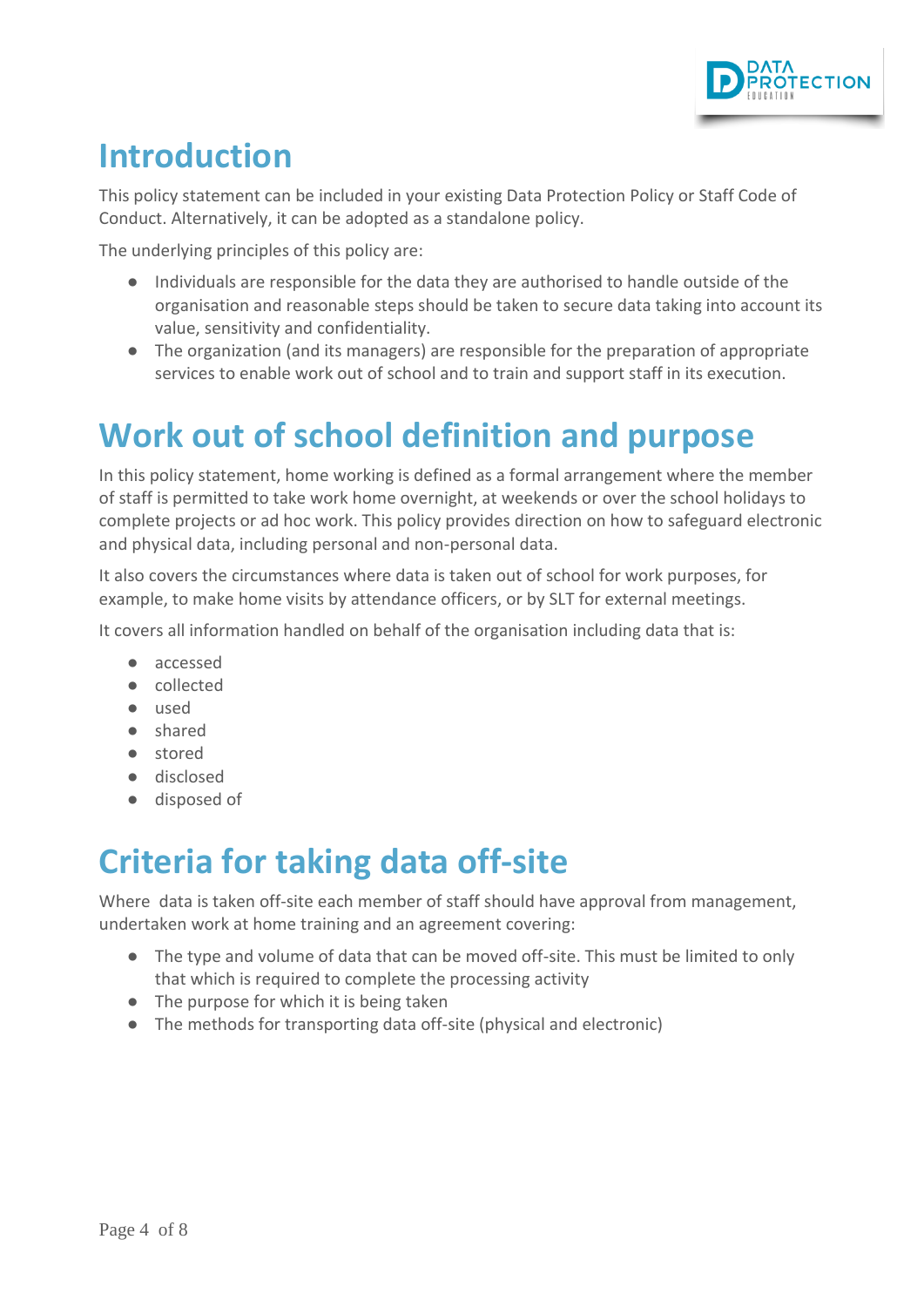

Staff working from home must first have agreement from the organisational management to take and store work at home.

- The amount of home working expected, with maximum time limits
- The type of work that can be completed at home
- A suitable environment for working at home must exist
- Any requirements for reporting on home working

Work taken off-site must not be worked on in a public location and public wifi should be avoided.

Prior to any agreement, the organisation should ensure that the data and processing out-ofschool is documented and risk assessed by the Data Protection Officer.

Communications with students must only ever take place using approved organisation communication protocols (e.g. using organisational email, not personal email accounts; using approved systems such as Google Classroom or other virtual learning environments).

Organisational communication, email and acceptable use policies must be followed when conducting work, even on a personal device.

#### **Transportation of data**

The greatest risk of data loss is when it is being moved.

Where possible access files using a secure, access-controlled cloud environment and avoid physical transportation of documents and storage devices.

- Physical files (paper documents) must be kept secure and in possession of the user at all times. No files will be left unattended in a vehicle or other unsecured location during transit.
- Physical devices (laptops/portable storage) must meet the standards set in the IT Policy. At a minimum, any devices must be encrypted.
- We do not recommend using USB memory sticks (or other portable storage) unless in exceptional circumstances. Any use of portable storage must be approved by management and only when encryption is available on the device.

In all cases follow these steps:

- 1. Management should agree the scope of off-site working (see criteria for taking data offsite) and the methods of offline working
- 2. Where access to data is not through cloud storage, remote desktop or virtual private networks, save any data on to an encrypted device whilst on-premises.
- 3. Where any physical data is being moved, record its removal from the site and ensure a signature of the custodian is obtained.
- 4. Physical files (paper documents) must be kept secure and in possession of the user at all times. No files will be left unattended in a vehicle or other unsecured location during transit. Where possible, reduce the visibility of documents in transit and when being stored.
- 5. Physical devices (laptops/portable storage) must meet the standards set in the IT Policy. At a minimum, any devices must be encrypted.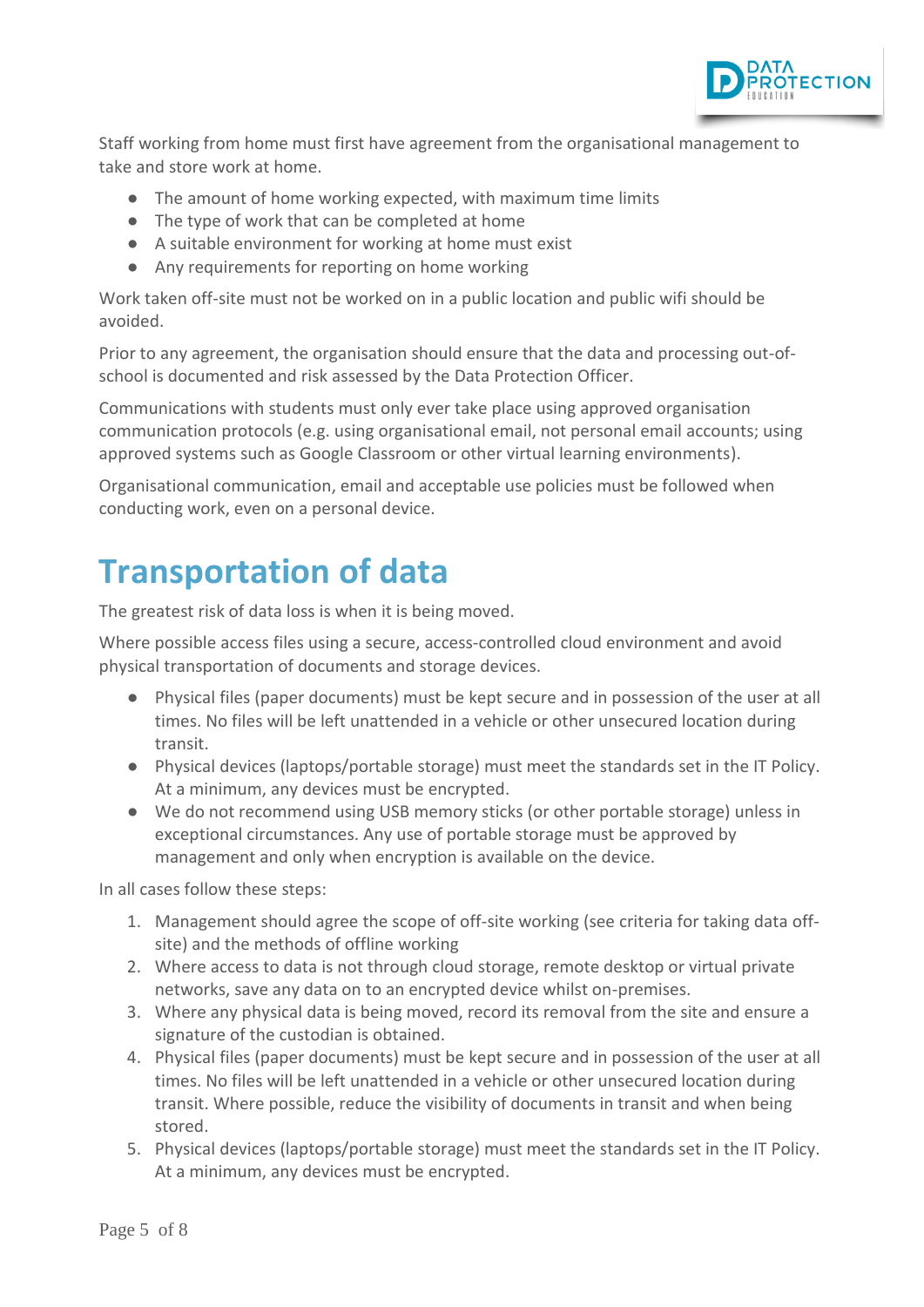

- 6. When working at the remote site, ensure that access to data is safeguarded. Do not share access to documents with non-authorised personnel and do not share the use of any device with not-authorised personnel. Do not share any passwords. Minimise screens if others can view data. Lock or turn off devices when not in use.
- 7. Physical confidential files must be kept securely (e.g. store in a cupboard, drawer or briefcase)
- 8. When back on-premise, return all data and physical devices to their secure locations and the custodian should sign for the return.

#### <span id="page-5-0"></span>**Home office arrangements**

Staff working at home must have a suitable location for working that provides a dedicated workspace and meets the organisation's Health and Safety policy with respect to the Health and Safety at Work Act. This includes:

- Reviewing the home work area and ensuring you have an adequate and comfortable place to sit and work;
- Taking regular breaks.

Any concerns should be brought to senior management's attention immediately.

Staff working at home will ensure the confidentiality and security of any information they are required to work within the home, in accordance with their existing contract of employment, the organisational IT Policy, Data Protection Policy and Staff Code of Conduct.

Such information will not be accessible to family or visitors of the home worker.

## **Working in public**

Working on private, confidential and personal data in public areas should be avoided.

Working via public WIFI should only take place if you have a VPN.

Use of public computers is not allowed.

#### **Using your own IT equipment**

Follow the organisational IT policy for standards to be applied to any personal IT equipment used for accessing work data. Where possible, a home technology assessment should be provided by the organisation IT department

At a minimum, if using your own equipment it must meet minimum standards for anti-virus, malware and operating system updates and security patches.

Personal devices accessing organisational data should employ access control to prevent access by unauthorised users. Consider setting up a work-specific profile. Use multi-factor authentication and secure passwords.

Page 6 of 8 Avoid downloading documents to your home IT equipment. Where possible, share information in the cloud, especially for staff resources. If you have no choice but to download a document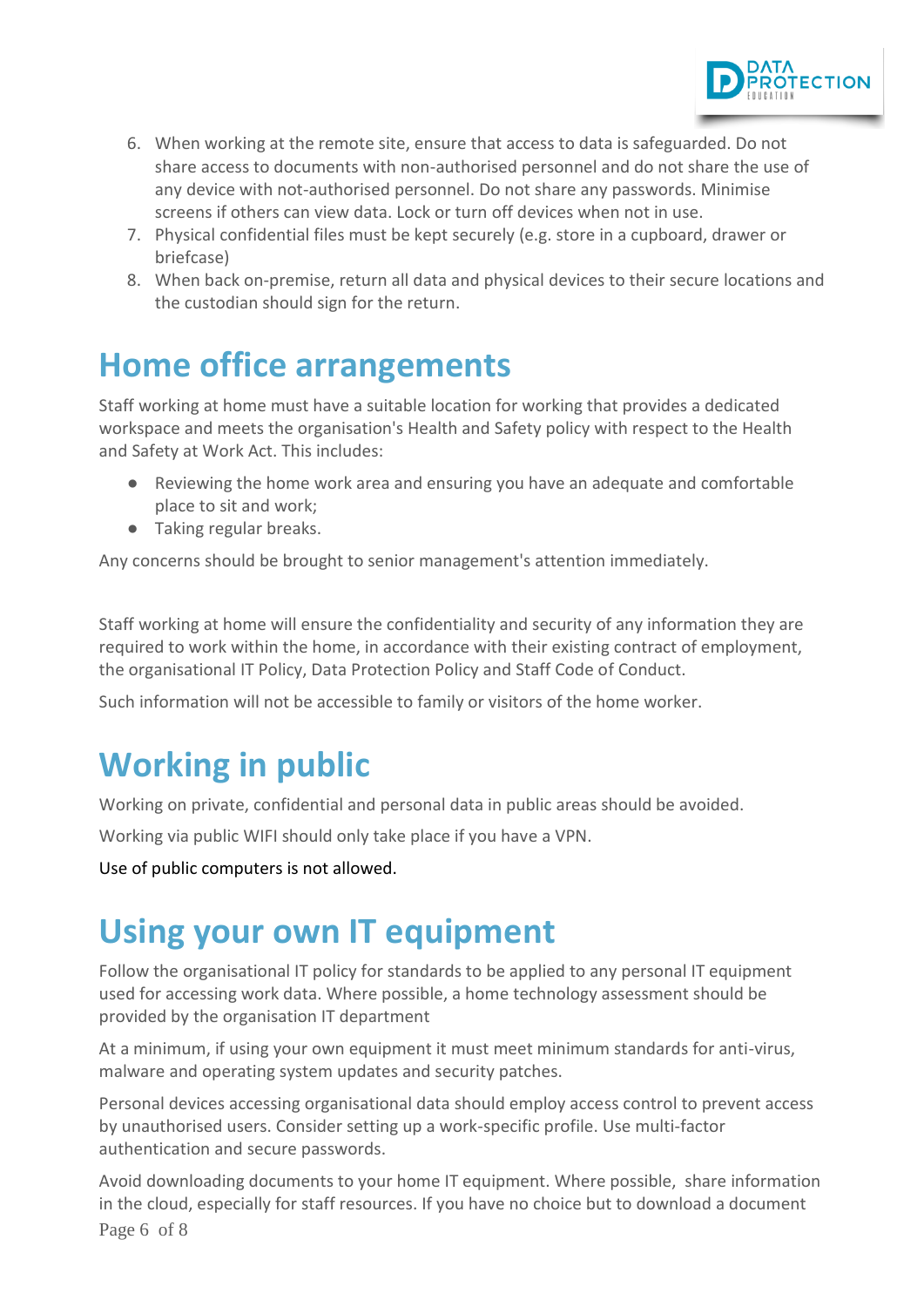

to work on, discuss with your school leadership team prior and once you have completed and uploaded the document, delete from your home device and empty the recycle bin as well.

If you must download documents to your own device, create an encrypted folder and remove this folder from any synchronisation with personal backup solutions.

Remember, documents can be synced with the cloud so ensure no documents have been stored in your personal cloud space or backup.

#### **Accessing the school server via a VPN/Remote Desktop**

If you are using your own equipment avoid downloading documents and storing on your home equipment. If you VPN allows, use remote-desktop to work on the organisational device remotely.

#### **Cloud access to services (e.g.Google drive, Office 365, Cloud MIS, CPOMS etc)**

You should avoid downloading to your own device and work on the document online.

#### **Using portable storage**

USB sticks/portable hard drives and other portable storage should be used for short-term transportation of data only and only in exceptional circumstances. All files should be stored on the organisation's network and only required files stored on the device and then returned onto the network at the earliest opportunity and files on the device deleted. Any use of portable storage must be approved by management and only when encryption is available on the device.

Any devices or equipment provided by the employer for home working should be returned when the home working arrangement ends.

#### **Insurance and related matters**

The employer will extend its employer, public liability and professional liability insurance to cover staff working from home and taking data off-site, ensuring coverage of assets and data during transportation as well as storage at home. The organisation will ensure that any organisational equipment has adequate insurance cover for the locations it is used and during transportation.

The homeworker will contact their own insurers and mortgage lender or landlord to inform them of his/her intention to work at home in case of any additional costs and restrictions.